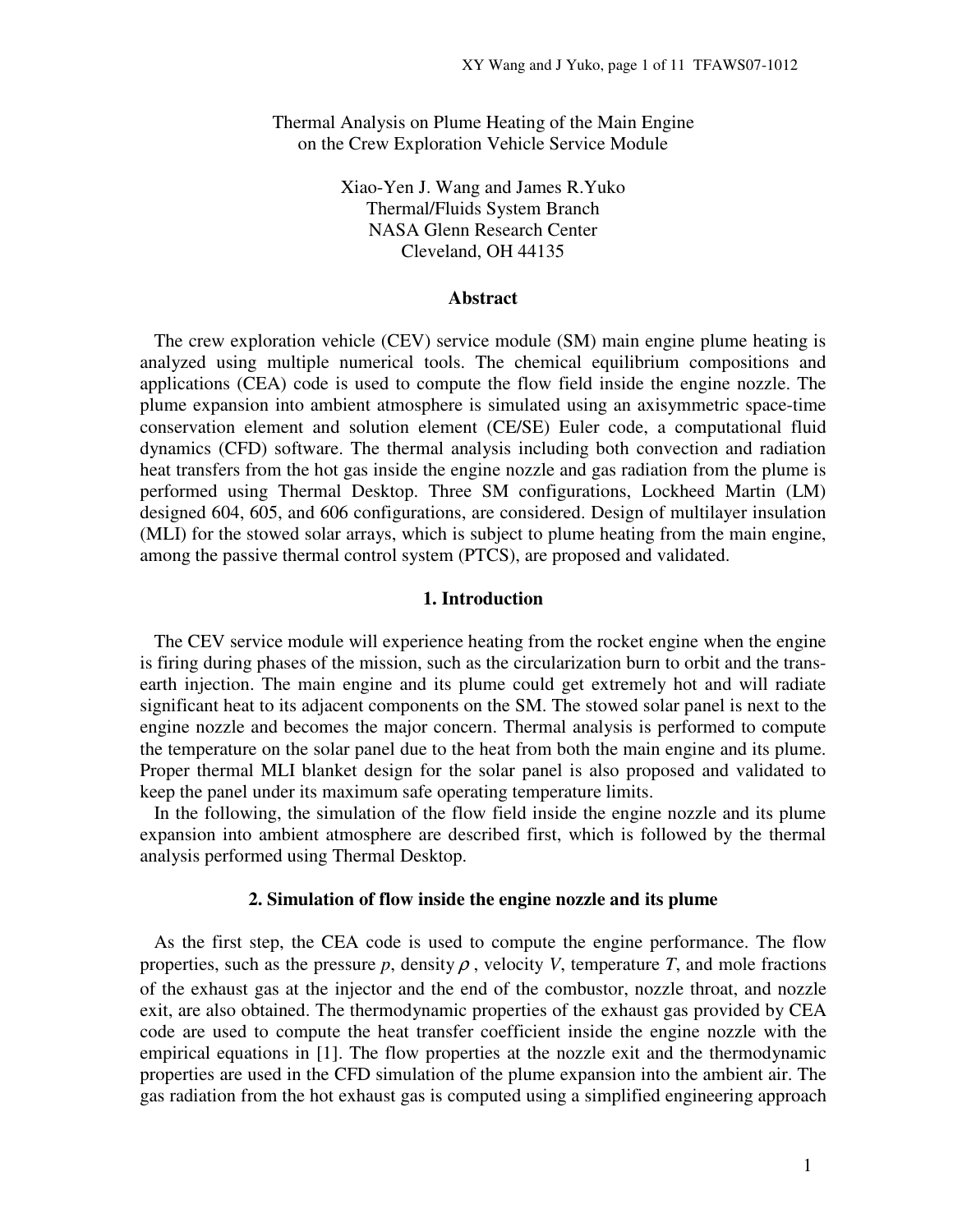described in [2]. Each topic will be described in detail and numerical results are reported as follows.

## **2.1 Service module main engine performance**

 The thermodynamic and flow properties of the flow inside the main engine are computed using CEA code. Given the key engine parameters, such as the chamber pressure, oxidizer and fuel names and their ratio, chamber subtraction and expansion area ratios, propellant mass flow rate as the CEA inputs, the CEA computes the properties at different locations inside the thrust chamber and the results are listed in Table 1. At the nozzle exit, the mole fractions of the exhaust species based on chemical equilibrium are  $33.56\%$  of H<sub>2</sub>O, 13.6% of  $CO_2$ , 3.22% of  $CO$ , 32.8% of  $N_2$ , and 16.9% of  $H_2$ , which will be used in the plume radiation calculation.

|                            | Injector | Combustion end | Throat | Exit     |
|----------------------------|----------|----------------|--------|----------|
| $p$ , BAR                  | 8.6      | 8.07           | 4.81   | 0.00457  |
| $T$ , K                    | 3137     | 3124           | 2967.8 | 915.6    |
| $\rho$ , kg/m <sup>3</sup> | 0.7092   | 0.6673         | 0.4237 | 0.001347 |
| sonic velocity, m/s        | 1175.6   | 1172.7         | 1137.3 | 651.8    |
| Mach number                |          | 0.244          |        | 5.082    |

**Table 1 Engine performance (CEA results)** 

### **2.2 Convective heat transfer inside the engine nozzle**

 A steady-state one-dimensional model for isentropic flows of an ideal gas through a converging-diverging nozzle is used to compute the flow variables of the hot gas inside the engine nozzle along the axial direction. The convective heat transfer coefficient that is a function of Reynolds and Prandtl numbers based on empirical equations [1] can be computed. Figure 1 show the computed heat transfer coefficient and temperature of hot gas along the flow direction, which will be used later in the thermal analysis.



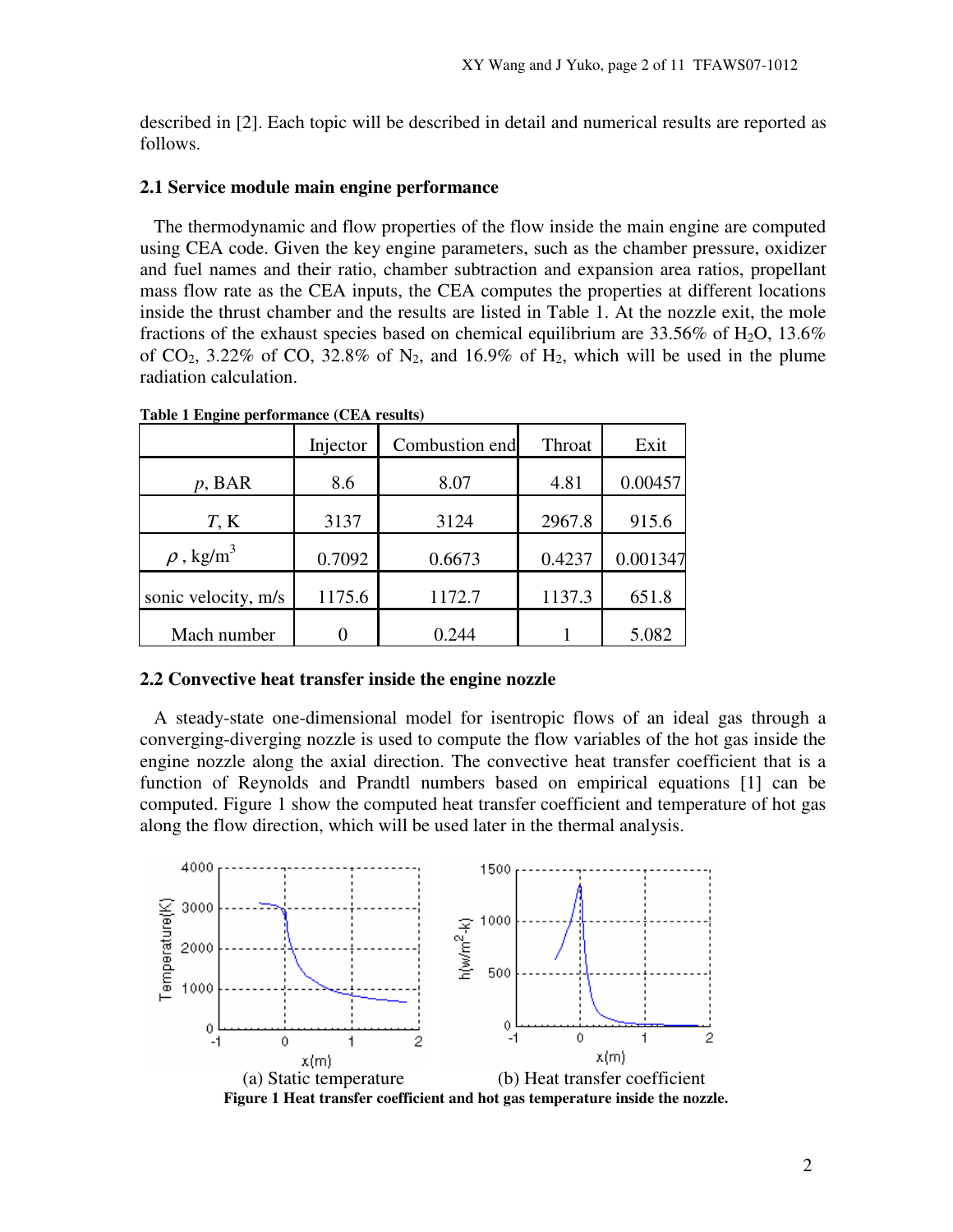#### **2.3 Engine plume expansion into the ambient**

 The exhaust plume is simulated using a CFD code, the CE/SE twodimensional/axisymmetric Euler solver. An ideal gas is assumed and the exhaust gas properties at the nozzle exit obtained from CEA is used. Two altitudes (100 and 400 km) at the angle of attack  $\alpha$  (= 0<sup>o</sup>) that is the angle between the vehicle velocity and thrust vectors are considered. At the inlet of the computational domain (nozzle exit), we define

 $p = 0.0045$  atm,  $T = 915.6$  K,  $\rho = 1347$  kg/m<sup>3</sup>,  $u = 3.312$  km/s,  $v = 0.0$  km/s

It should be pointed out that the nozzle cone half angle  $20^{\circ}$  at the exit of the chamber is not included here. The ambient conditions are

$$
p=p_a
$$
,  $\rho=\rho_a$ ,  $u=V\cos\alpha$ ,  $v=V\sin\alpha$ 

where  $p_a$  and  $p_a$  are the pressure and density of the ambient air, respectively, and  $V = 7.8$ km/s is the vehicle velocity. For the 400 km altitude, the CFD code becomes unstable due to numerical issues related to very small density and pressure at that altitude. The code can produce converged plume results up to 100 km altitude. To approximate the ambient air condition at 400 km altitude and above, the pressure and density of the ambient air at the altitude of 100 km with zero air velocity are used. It results in zero dynamic pressure  $(\rho_a V^2)$  of the ambient air and gives a reasonable approximation to the ambient condition at 400 km altitude and above since  $\rho_a V^2 (= 0.00017 \text{ N/m}^2)$  at the altitude of 400 km is very small. The ambient air conditions at different altitudes are listed in Table 2.

|         | Altitude (m) Temperature (K) Pressure (atm) Density (kg/m <sup>3</sup> ) |          |            |
|---------|--------------------------------------------------------------------------|----------|------------|
| 100,000 | 195.08                                                                   | 3.16E-07 | 5.60E-07   |
| 200,000 | 845.56                                                                   | 8.36E-10 | $2.54E-10$ |
| 400,000 | 995.83                                                                   | 1.43E-11 | 2.80E-12   |

**Table 2 the ambient air conditions at different altitudes** 

The computed numerical results are plotted in Figures 2 and 3. In Figure 2,  $\log_{10} \rho$ ,  $log_{10}$ , temperature contours and plume relative to CEV are plotted for 100 km altitude at  $\alpha$  $= 0^\circ$ . The corresponding plume pattern for the altitude of 400 km and above is plotted in Figure 3. The air shock, exhaust shock, and air/exhaust mixing are seen in the plume at the altitude of 100 km, which agrees with some plume patterns shown in [3]. The major mass is within the plume intrinsic core near the nozzle exit. No shock waves are observed in the plume and the plume expands more at 400 km altitude. For the vacuum case, the exhaust gas expands to reach the Prandtl-Meyer limit that is  $103^{\circ}$  [4] including the half cone angle of  $20^\circ$ . However, the major mass is still within the intrinsic core. The altitude has negligible effect on the intrinsic core.

# **2.4 Gas radiation computation**

Considering the gas radiation, strong emission by carbon dioxide  $(CO<sub>2</sub>)$  and water vapor  $(H<sub>2</sub>O)$  (polar molecules) is in infrared (IR) region and weaker emission is in the ultraviolet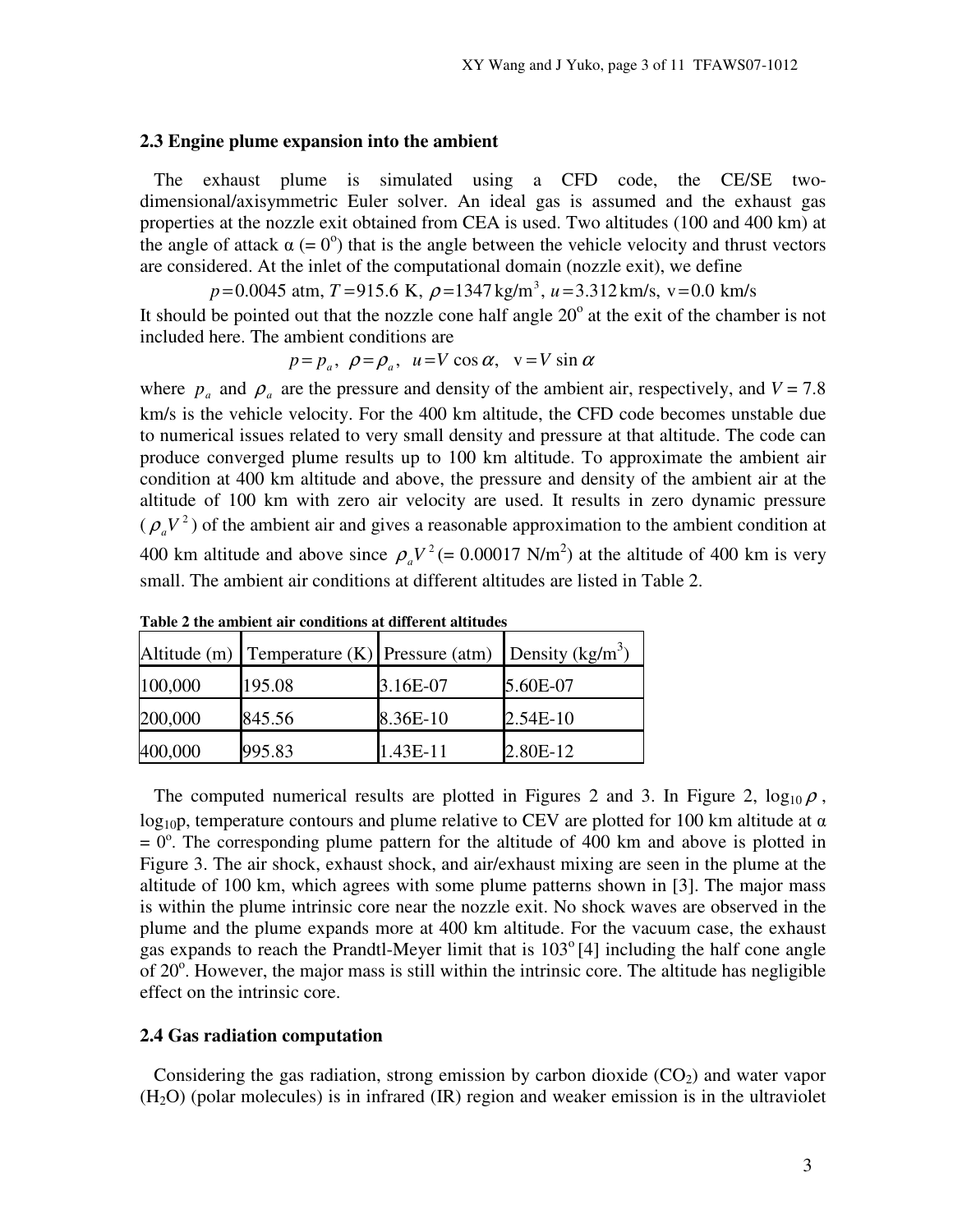(UV) and visible ranges. Non-polar gases such as  $O_2$ ,  $N_2$ , and  $H_2$ , do not emit radiation and are transparent to incident thermal radiation. The approach for computing the gas radiation presented in [2] is used here and will be described briefly in the following.

The radiation heat flux  $q = A_s \varepsilon_g \sigma T_g^4$ , where  $A_s$  is the surface area,  $\sigma$  is Stephan-Boltzmann constant,  $\varepsilon_g$  is the gas emissivity, correlated in terms of gas temperature  $T_g$ , total pressure *p* of the gas, partial pressure *pg* of the radiating species, and mean beam length *Le*  $= 4$   $V_s/A_s$  with  $V_s$  being the volume. Furthermore

$$
\mathcal{E}_{g} = \mathcal{E}_{c} + \mathcal{E}_{w} - \Delta \mathcal{E}
$$

where  $\varepsilon_w$  is the emissivity of H<sub>2</sub>O,  $\varepsilon_c$  is the emissivity of CO<sub>2</sub>, and  $\Delta \varepsilon$  is the correction term for  $H_2O$  and  $CO_2$  mixing. The partial pressure of  $CO_2$  and  $H_2O$  are computed as

$$
p_{CO2} = p m_{CO2}, \quad p_{H2O} = p m_{H2O}
$$

where  $m_{CO2}$  and  $m_{H2O}$  are the mole fractions of CO<sub>2</sub> and H<sub>2</sub>O, respectively. The data of  $\varepsilon_w$ ,  $\varepsilon_c$ , and  $\Delta \varepsilon$  can be found in [2].

 For the flow inside the engine nozzle, since the flow properties change drastically along the flow direction, the hot gas is split into three parts along the axial direction  $x$  to calculate the radiation heat flux. Each part is defined using its starting and ending  $x$  locations, denoted as *xs* and *xe*, respectively. Table 3 lists the geometry of the three parts and the corresponding results of the heat flux. Note that the regenerative cooling is not included here.

| $[x_s, x_e]$<br>(m) | (m) | height volume<br>$(m^3)$ | surface<br>area $(m^2)$ | Le $(m)$      | $p_{co2}$ Le<br>$(atm-ft)$ | $p_{H2O}$ Le<br>$(atm-ft)$ | $\pmb{\mathcal{E}}$ | $T_{\mathfrak{o}}$<br>(K) | (kw)           |
|---------------------|-----|--------------------------|-------------------------|---------------|----------------------------|----------------------------|---------------------|---------------------------|----------------|
| [0, 0.5]            |     | $\rm 0.1$                | 0.864                   | 0.466         | 0.454                      | 1.122                      | 0.207               | 2050                      | 179            |
| [0.5, 1.0]          | 0.5 | 0.417                    | 1.8059                  | 0.92456 0.011 |                            | 0.0275                     | 0.0074 1050         |                           | $ 0.92\rangle$ |
| [1.0, 1.8]          | 0.8 | .7171                    | 4.52                    | 1.52          | 0.00427                    | 0.0105                     | 0.0024950           |                           | 0.5            |

**Table 3 Radiation heat flux inside the nozzle** 

 The so-computed radiation heat flux for the plume is listed in Tables 4 and 5 for 100 and 400 km altitudes, respectively. The volume-averaged gas pressure and temperature are used in the calculation. Since the regenerative cooling in the engine nozzle is not considered, the actual exhaust gas temperature will be lower. For the 100 km altitude, the plume core is split into three right circular cones (shown in Figure 2(b)) based on the pressure contour. Each right circular cone is defined using its top and bottom radius denoted as  $r_1$  and  $r_2$  and the height. Thus the corresponding surface area and volume can be computed. The radiation due to the interaction between the exhaust and ambient air is not calculated here. For 400 km and above altitudes, the plume core is split into two right circular cylinders (shown in Figure 3(b)). The radiation due to the interaction between ambient air and exhaust gas is negligible due to the high altitude.

 The radiation from both the rocket nozzle and the expanding exhaust hot gas are being considered in the thermal analysis. The gas radiation is a function of the combustion products and their density and pressure. As a result, over 95% of the heat produced in the exhaust plume is within the intrinsic core of the exhaust plume. The gas that expands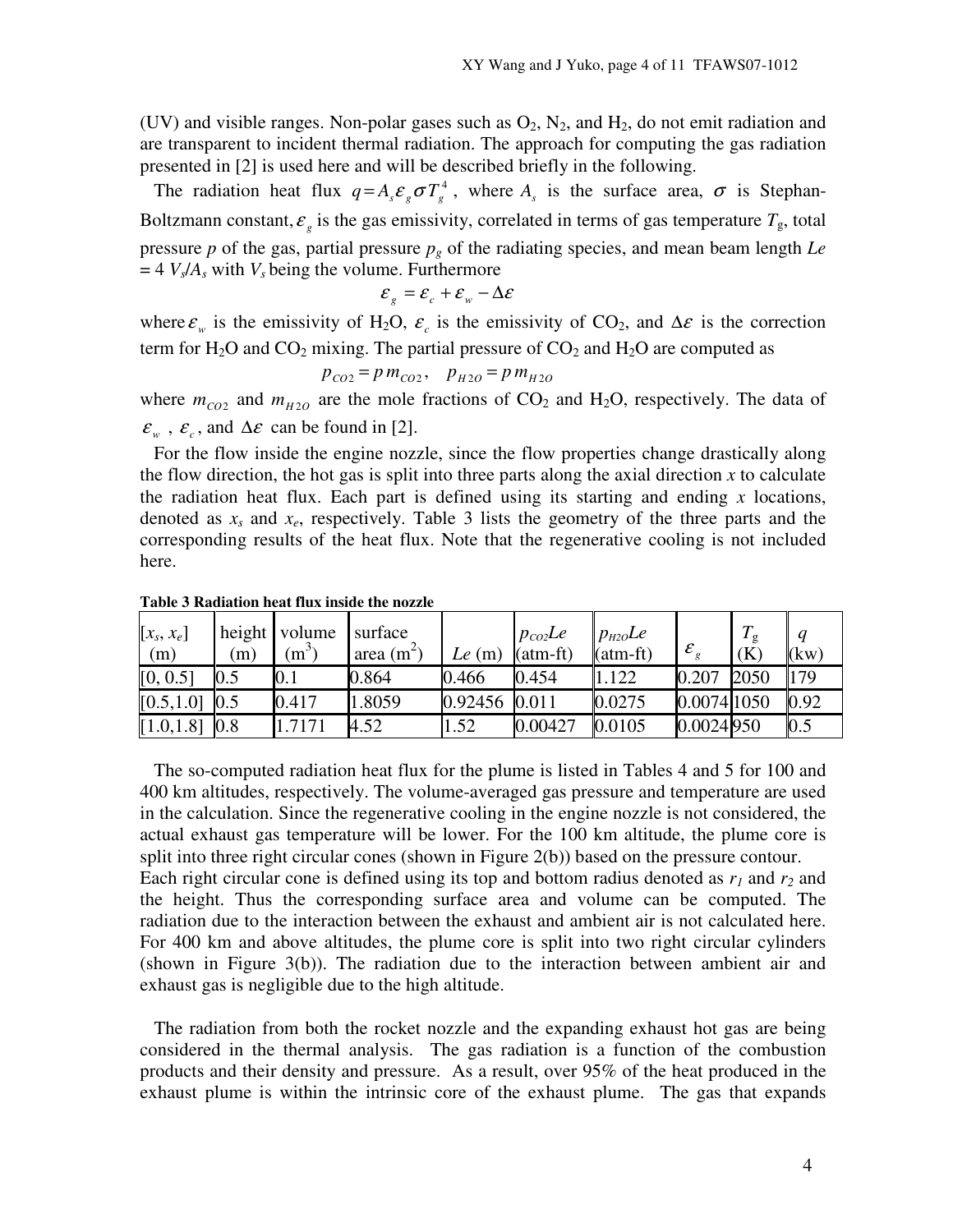toward the Prandtl-Meyer expansion limit has very low pressure and density and does not generate significant heat. However, the radiation from the hot engine nozzle produces major heating. As a result, the radiation shielding for the adjacent components on the SM might be required based on further analysis.

| $[r_1,r_2]$<br>(m) | (m) | height volume area<br>$(m^3)$ | surface<br>(m <sup>2</sup> ) | Le<br>(m) | $p_{co2}$ Le<br>$(atm-ft)$ | $p_{H2O}$ Le<br>$(atm-ft)$ | $\varepsilon_{\scriptscriptstyle g}$ | $T_{\rm g}$<br>(K) | $\boldsymbol{q}$<br>(kw) |
|--------------------|-----|-------------------------------|------------------------------|-----------|----------------------------|----------------------------|--------------------------------------|--------------------|--------------------------|
| $[1.1, 5.6]$ 10.1  |     | 410                           | 233                          | 4.89      | 0.0011                     | 0.00275                    | 0.0008                               | 850                | 5.5                      |
| $[5.6, 7.0]$ 5.4   |     | 676                           | 221                          | 5.7       | 0.000688 0.0017            |                            | 0.0005                               | 600                | 0.8                      |
| $[7.0, 8.5]$ 7     |     | 1325                          | 348.6                        | 7.265     | 0.00029                    | 0.0007                     | 0.00025 500                          |                    | 0.3                      |

**Table 4 Main engine exhaust plume radiation heat flux (100 km,**  $\alpha = 0^{\circ}$ **)** 

**Table 5 Main engine exhaust plume radiation heat flux (400 km altitude and above)** 

|                 |     |                            | surface |     |                                |                                             |                   |             |      |
|-----------------|-----|----------------------------|---------|-----|--------------------------------|---------------------------------------------|-------------------|-------------|------|
|                 |     | $[r_1, r_2]$ height volume | area    | Le  |                                |                                             |                   | $T_{\rm g}$ |      |
| (m)             | (m) | $(m^3)$                    | $(m^2)$ | (m) | $p_{\text{co2}}Le$<br>(atm-ft) | $p_{\text{H2O}}$ Le (atm-ft)                | $\mathcal{E}_{g}$ | (K)         | (kw) |
|                 |     |                            |         |     |                                |                                             |                   |             |      |
| $[4,10]$ 10.8   |     | 1764.3                     |         |     | 543.4 7.774 0.00066            | 0.001635 0.0004                             |                   | 850         | 6.43 |
|                 |     |                            |         |     |                                |                                             |                   |             |      |
| $[10, 15]$ 13.2 |     | 6566                       |         |     |                                | 1108.6 12.333 0.000456 0.001128 0.00018 550 |                   |             | 1.03 |

#### **3. Thermal analysis on the service module components**

 The thermal analysis is performed using Thermal Desktop. The major components in the model are the SM main engine, solar panels in a stowed position, and the radiator panel. Inside the main engine, both convection and radiation boundary conditions are imposed. The exhaust plume was modeled as a series of connected parabolas that are defined based on the radius and height listed in Table 3, and the corresponding heat flux is applied to each section of the parabola. The total heat radiated from the exhaust plume was 6.6 kW of heat for the 100 km altitude and 7.46 kW for the 400 km altitude. Thermal Desktop was used to calculate the view factors between the geometry and the resulting temperatures. The stowed solar panel whose optical properties used here is an emissivity of 0.9 and solar absorptivity of 0.9. The ten layers of MLI insulation comprises a 3.0-mil-thick black Kapton outer layer, and four layers of double-aluminized Kapton, and five layers of double-aluminized Mylar with Dacron netting spacers. Its effective emmisivity is 0.05 and solar absorbtivity is 0.14 [5]. The five layer design comprises an outer layer of double-aluminized Kapton and four layers of doublealuminized Mylar with Dacron spacers. Its effective emmisivity is 0.1 and solar absorbtivity is 0.14 [5]. Three configurations of CEV SM (LM 604, 605, and 606) are considered. For each configuration, three cases including no insulation, 5 layers of MLI, and 10 layers of MLI are studied by changing the optical properties on the solar panel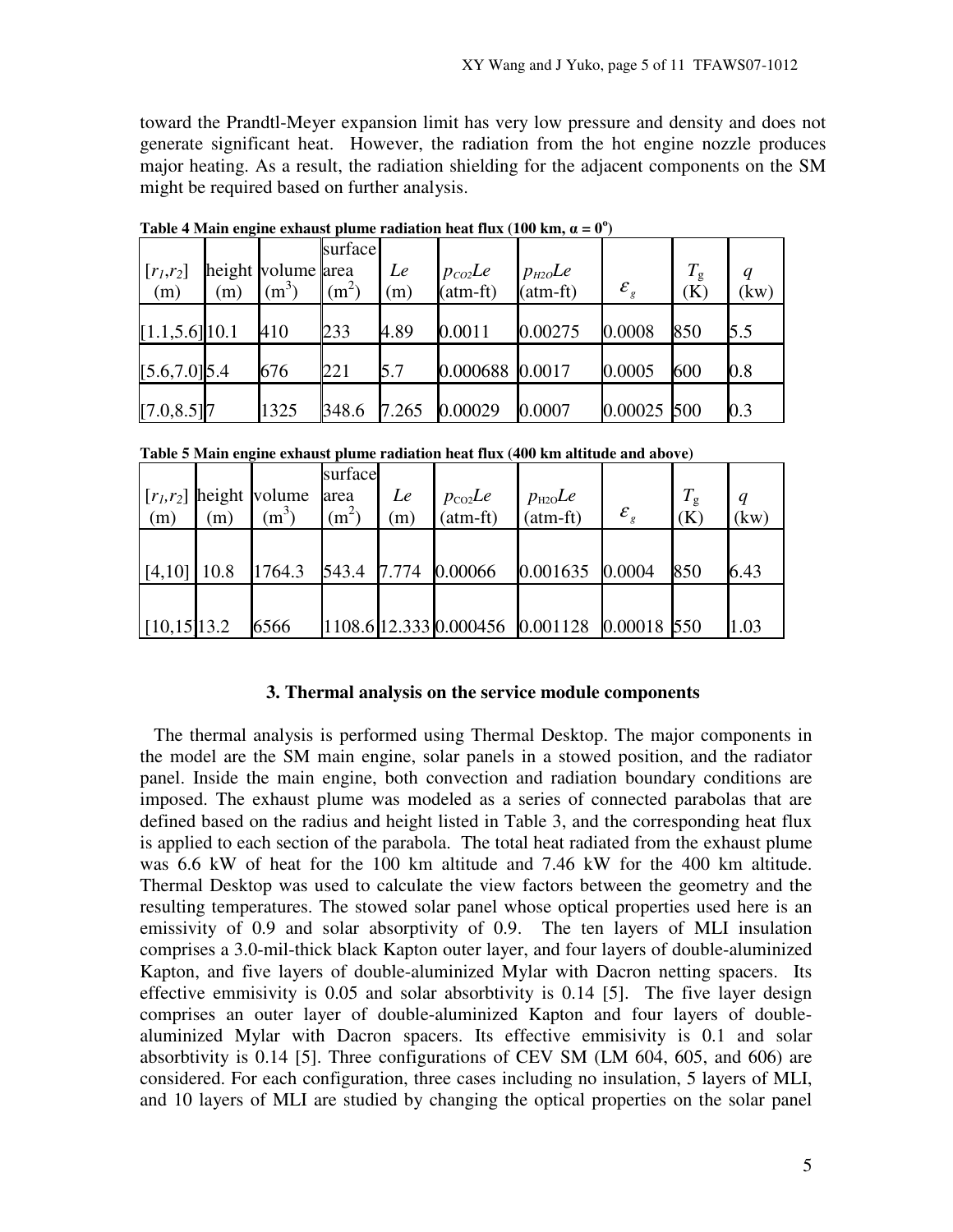with its corresponding insulation. On each surface of the solar panel, two mesh elements are used in the model for the 604 configuration; three mesh elements are used in the model for the 605 and 606 configurations. More mesh elements can be used if it is necessary. The ambient temperature is assumed to be at 0 K.

For the CEV 604 configuration, the computed temperature contour at  $t = 0.5$  hr with five layers of MLI is plotted in Figure 4 to show a representative temperature distribution on the thermal model. Furthermore, the time history of the temperature at the center of two mesh elements on the solar panel surface is plotted in Figure 5 for different thermal insulations. It can be seen that, with no insulation, it takes about 0.2 hr for the solar panel to reach the steady state at  $650^\circ$ F, which exceeds the safe-operating limit of the solar panel. The temperature reaches 575 °F for using a 5-layer MLI blanket and 420 °F for using a 10-layer MLI blanket at  $t = 0.5$  hr. The steady state has not been reached yet.

For the CEV 605 configuration, the computed temperature contour at  $t = 0.5$  hr with 10 layers of MLI is plotted in Figure 6, while the time history at the center of the three mesh elements on the solar panel surface with different insulations is plotted in Figure 7. Similarly, the maximum temperature on the solar panel could reach  $680^{\circ}$ F within 0.3 hr if there is no insulation on the solar panel. The maximum temperature could drop to 625 <sup>o</sup>F using 5 layers of MLI and 425 <sup>o</sup>F using a 10-layer MLI blanket at  $t = 0.5$  hr.

For the CEV 606 configuration, the computed temperature contour at  $t = 0.5$  hr with five-layer MLI is plotted in Figure 8 and the corresponding time history is plotted in Figure 9. The solar panel is farther away from the engine nozzle and most of the area is blocked by the radiator panel compared with the 604 and 605 configurations. Without a MLI blanket, the maximum temperature is 375  $\degree$ F at t = 0.3 hr and reaches steady state. With a 5-layer MLI, the maximum temperature is 230  $\mathrm{^oF}$  and 145  $\mathrm{^oF}$  for 10 layers of MLI at  $t = 0.5$  hr.

 In summary, the CEV 606 configuration provides the best thermal environment from the main engine for the solar panel. Both the 604 and 605 configurations have similar thermal conditions and need more layers of MLI blanket.

### **Acknowledgments**

 The first author would like to thank Dr. Philip Jorgenson for his valuable help in the CFD simulation, Dr. Thomas Kerslake for his valuable inputs on the solar panel, and Dr. Brian Motil for his great support to CEV SM PTCS under the Orion project.

# **References**

- [1]. F.P. Incropera and D.P. DeWitt, "Fundamentals of heat and mass transfer,"  $5<sup>th</sup>$  Ed., John Wiley & Sons Inc., 2002.
- [2]. R. Siegel and J.R. Howell, "Thermal radiation heat transfer," 3<sup>rd</sup> Ed., Hemisphere Publishing Corporation, Washington, 1992.
- [3]. F.S. Simmons, "Rocket exhaust plume phenomenology," p. 25, Aerospace Corporation, El Segundo, 2000.
- [4]. M.A. Saad, "Compressible fluid flow," Prentice-Hall Inc., 1995.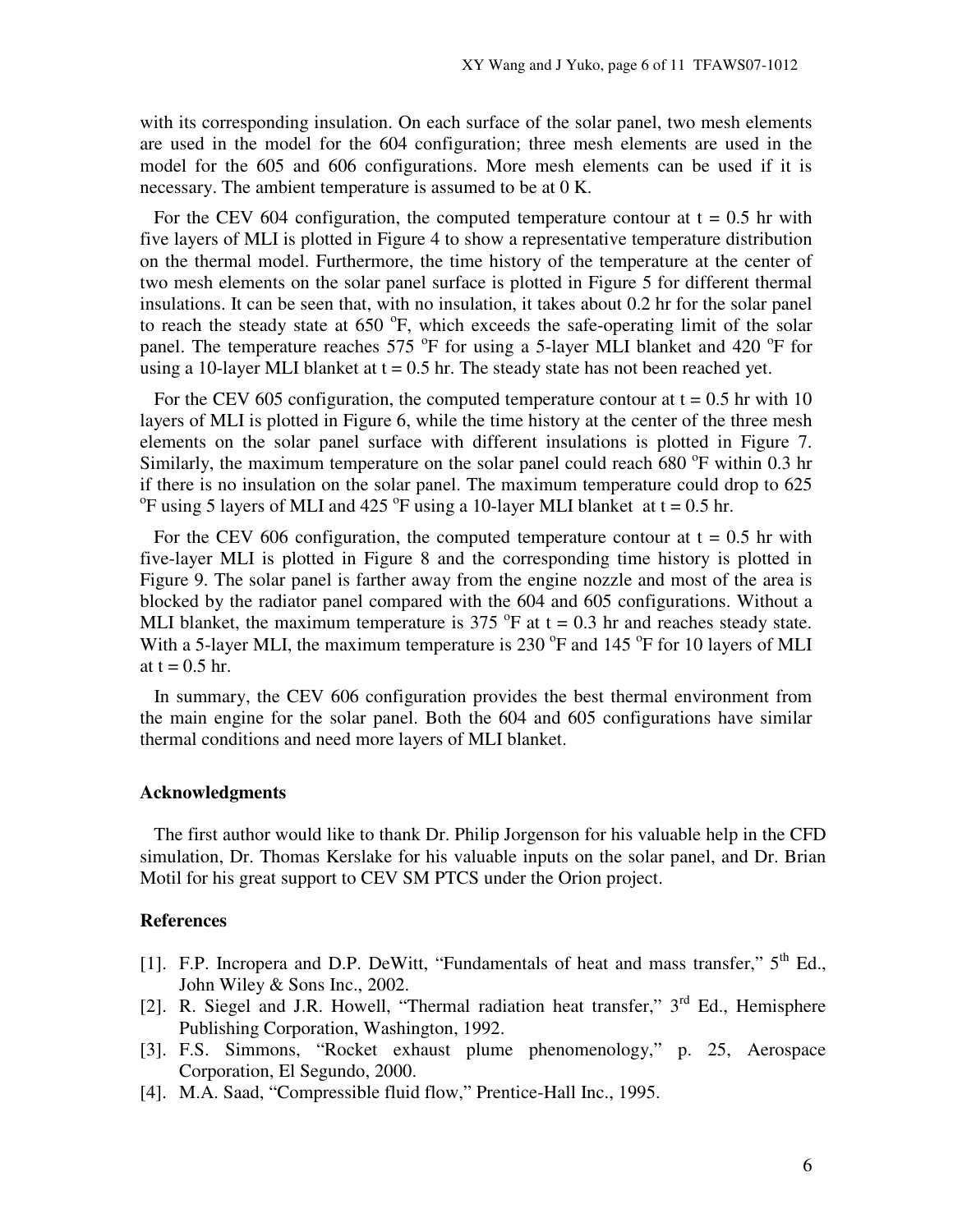[5]. D.G. Gilmore, "Spacecraft thermal control handbook," Volume I: fundamental technologies, 2nd Ed., The Aerospace Press, El Segundo, California, 2002.



 **Figure 2 Plume at the altitude of 100 km with**  $\alpha = 0^\circ$ **.**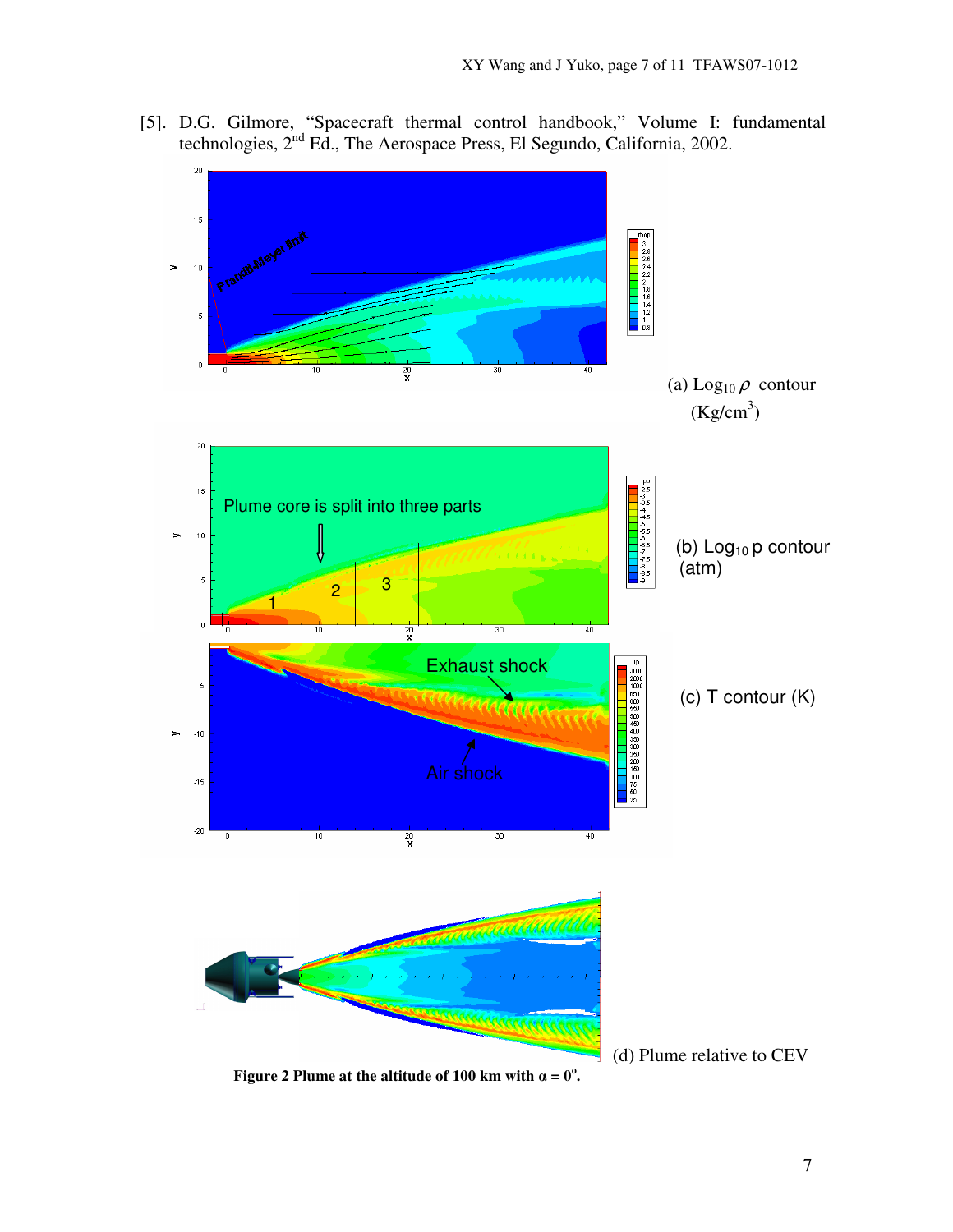

 **Figure 3 Plume at the altitude of 400 km and above.**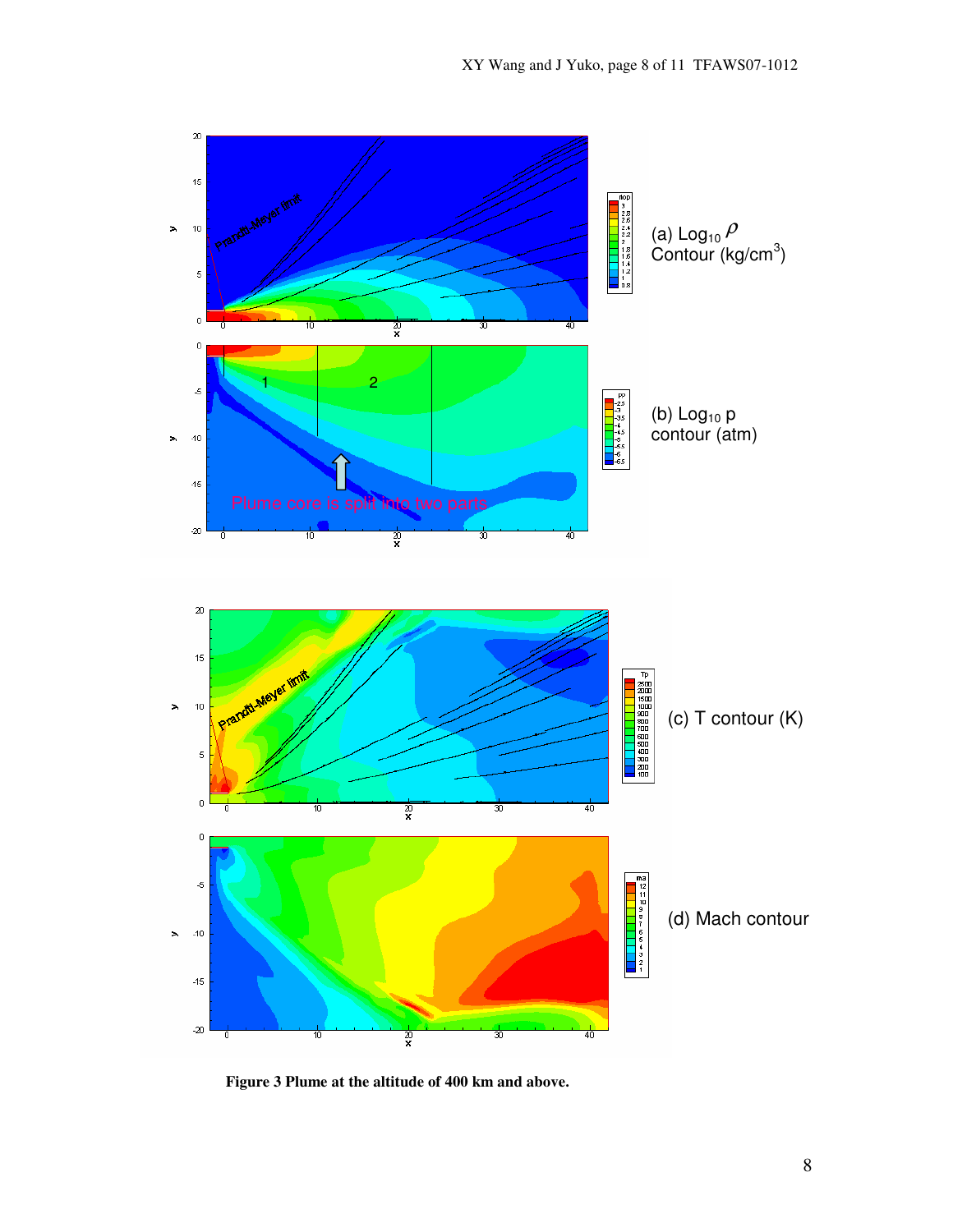

**Figure 4 Temperature contour at t = 0.5 hr for the 604 configuration with 5-layer MLI blanket.** 



**Figure 5 Time history of temperature at the center of two mesh elements on solar panels for the 604 configuration. (a) With no insulation, (b) Five-layer MLI, (c) Ten-layer MLI.**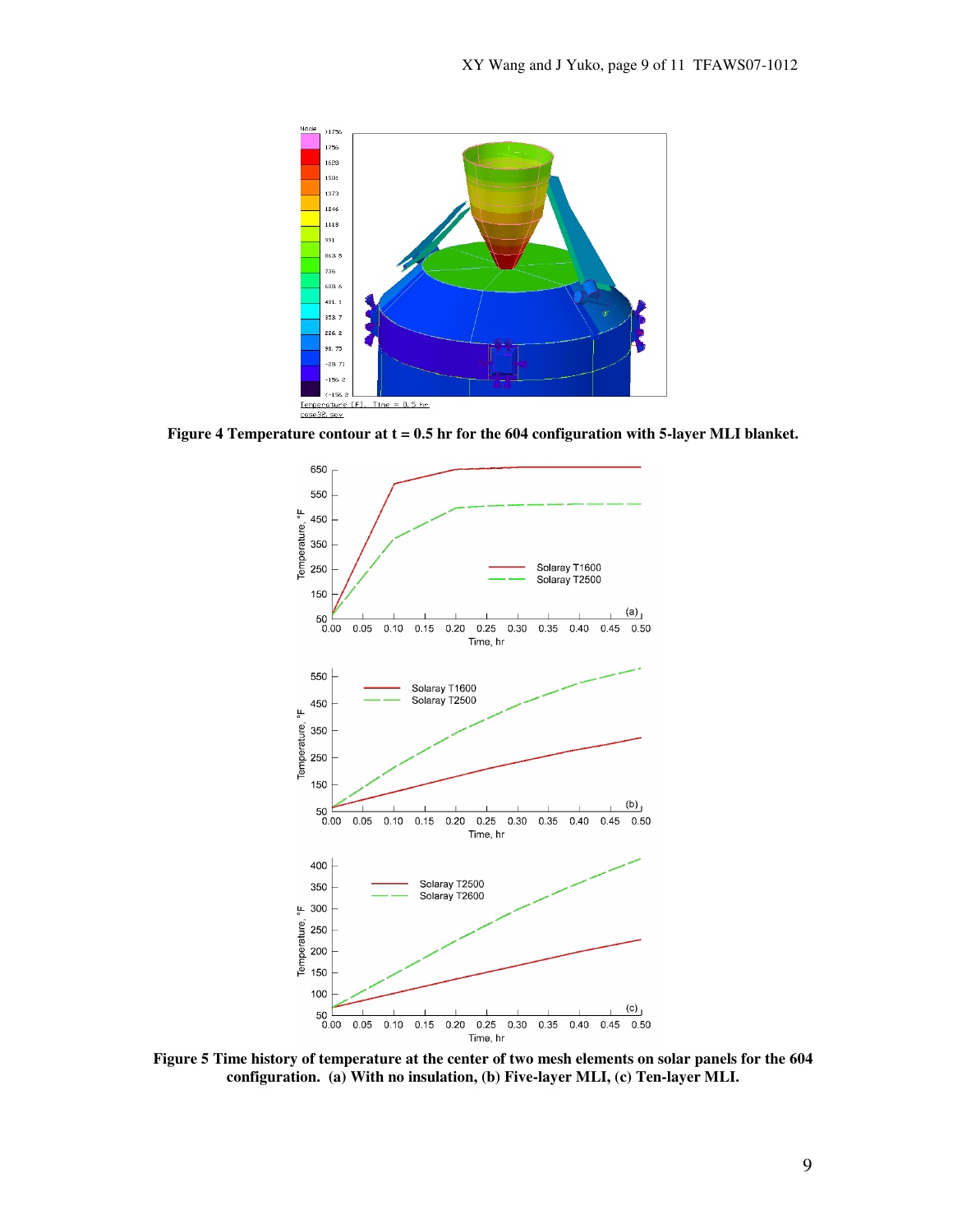

Figure 6 Temperature contour at t = 0.5 hr for the 605 configuration with 10-layer MLI blanket.



**Figure 7 Time history of temperature at the center of three mesh elements on solar panels for the 605 configuration. (a) With no insulation, (b) Five-layer MLI, (c) Ten-layer MLI.**